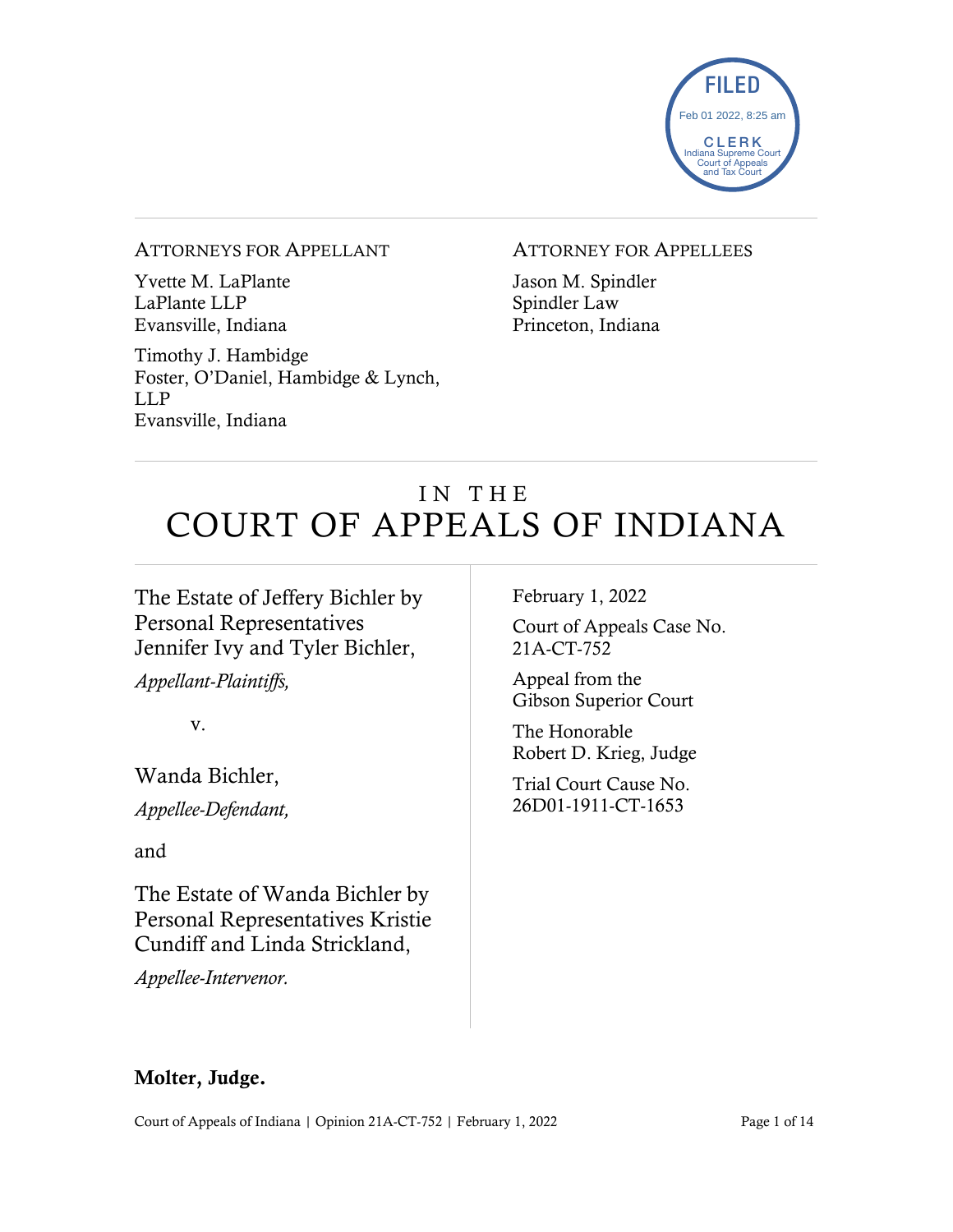[1] Jennifer Ivy and Tyler Bichler sued their stepmother, Wanda Bichler, alleging she killed their father, Jeffrey Bichler. Wanda then died, and her estate ("Wanda's Estate"), through its personal representatives, intervened in the lawsuit. Wanda's attorney, purporting to act on her behalf rather than on behalf of Wanda's Estate or its personal representatives, moved to dismiss Jennifer and Tyler's complaint under Trial Rule 12(B)(2) (lack of personal jurisdiction), Trial Rule 12(B)(6) (failure to state a claim), and Trial Rule 12(B)(7) (failure to join a necessary party) based on their failure to add the personal representatives of Wanda's Estate as defendants. The trial court granted the motion and dismissed the case, but dismissal following a defendant's death is evaluated under Trial Rule 25 and Trial Rule 41(E), not Trial Rule 12, so we reverse.

## Facts and Procedural History

- [2] Jeffrey Bichler died on November 17, 2017. At the time, he was married to Wanda Bichler and had two adult children from a previous relationship— Jennifer Ivy and Tyler Bichler. Wanda was a beneficiary for approximately \$300,000 in benefits from Jeffrey's life insurance policy, and Jennifer and Tyler were named as personal representatives of his estate. Following Jeffrey's death, the life insurance company filed an interpleader action in federal court and deposited the life insurance proceeds with the court.
- Court of Appeals of Indiana | Opinion 21A-CT-752 | February 1, 2022 Page 2 of 14 [3] Later, Jennifer and Tyler, in their individual capacities, filed a wrongful death lawsuit against Wanda on November 7, 2019. They alleged that Wanda shot and killed Jeffrey so she could collect his life insurance proceeds. Wanda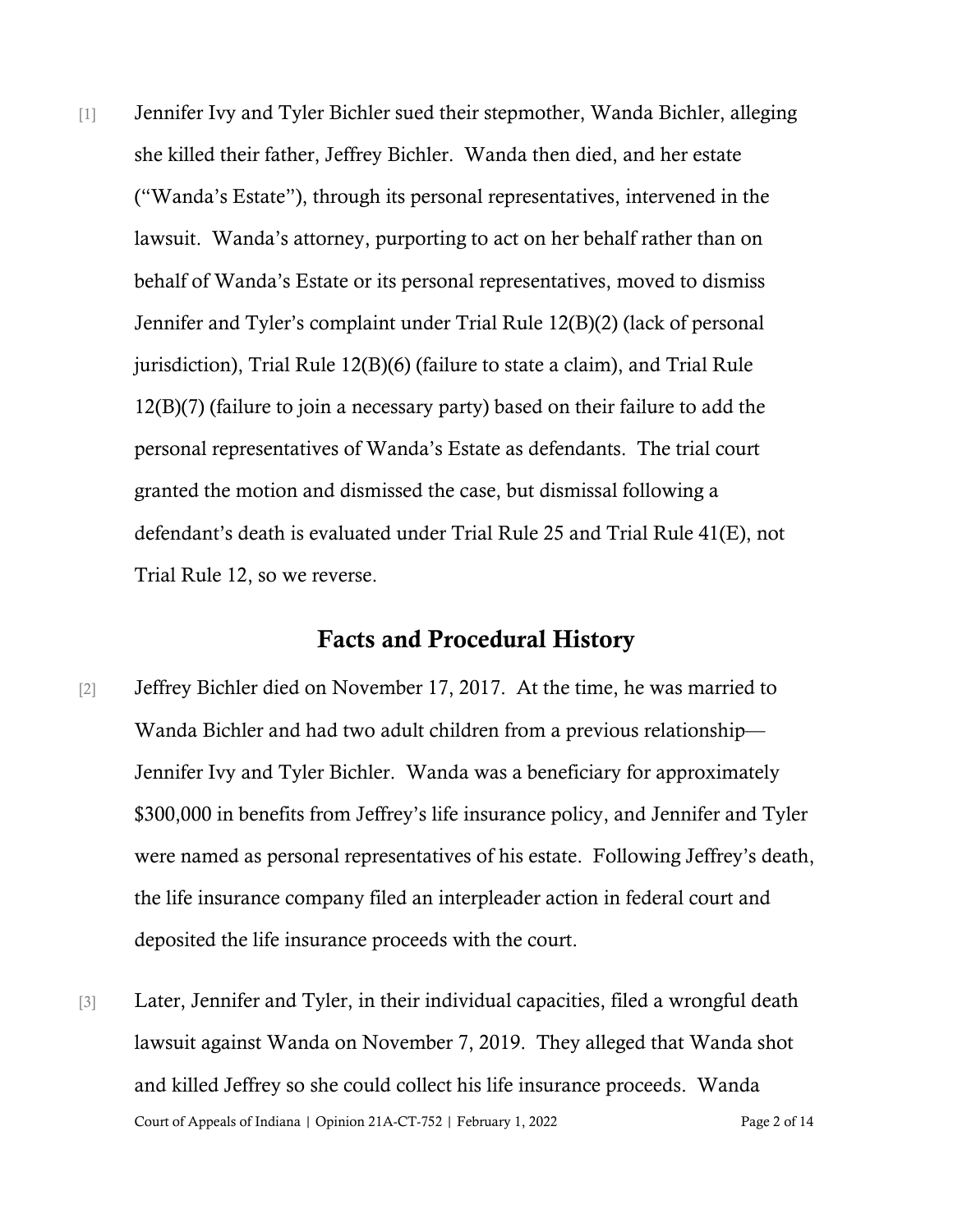denied killing Jeffrey and filed a counterclaim for defamation in December 2019. Soon after, Wanda passed away on January 30, 2020. The Gibson Circuit Court appointed Kristie Cundiff and Linda Strickland as joint personal representatives of Wanda's estate on April 2, 2020.

- [4] After Wanda's death, the parties in the federal interpleader action agreed to dismiss that case and transfer the life insurance proceeds from the federal court to the Gibson County Clerk for distribution following the resolution of Jennifer and Tyler's lawsuit. On April 8, 2020, Jennifer and Tyler amended their Wrongful Death Complaint to add a second count for a state interpleader action for the life insurance proceeds. The amended complaint continued to name Wanda as the defendant rather than the recently appointed personal representatives of her estate.
- [5] Later that month on April 29, Wanda's estate moved to intervene on the basis that Wanda, "who was the original Defendant in this action, passed on or about January 30, 2020." Appellant's App. Vol. 2 at 38. The trial court granted that unopposed request. Then, on June 5, 2020, Wanda's estate moved to dismiss the underlying lawsuit pursuant to Indiana Trial Rules 12(B)(2), 12(B)(6), and 12(B)(7) based on the plaintiffs' failure to name the personal representatives of Wanda's Estate as defendants. Jennifer and Tyler opposed the motion to dismiss, and they amended their Wrongful Death Complaint for a second time, adding a claim seeking a constructive trust. Again, they only named Wanda as the defendant, and they did not name the personal representatives of her estate.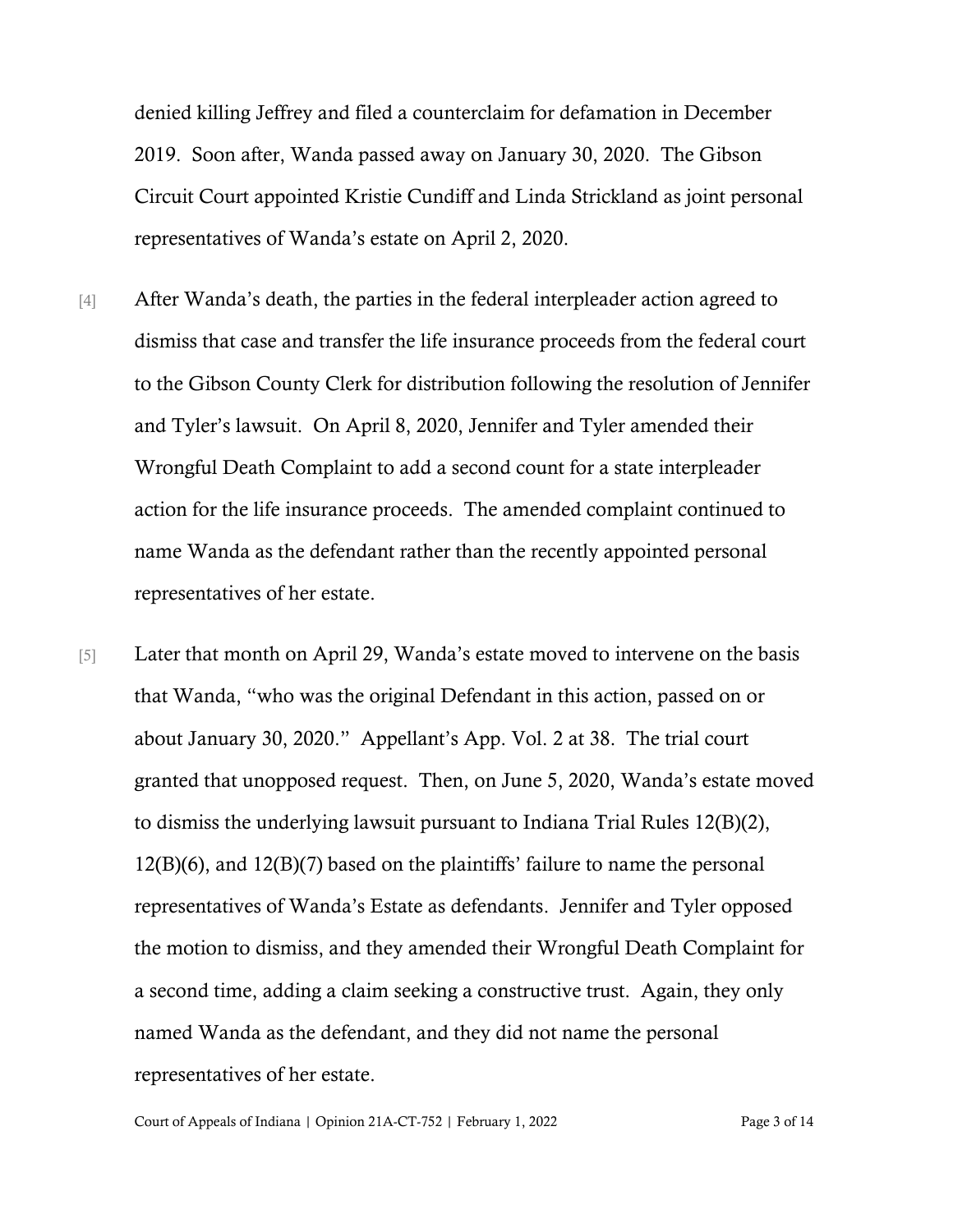[6] On July 28, 2020, the trial court dismissed Jennifer and Tyler's complaint, citing Indiana Trial Rule 12(B), and they now appeal.

# Discussion and Decision

- [7] The trial court granted the request of Wanda's Estate to dismiss the plaintiffs' complaint under Trial Rule 12(B) without specifying which of the rule's subparts it believed compelled dismissal among those Wanda's Estate cited— Trial Rule 12(B)(2) (lack of personal jurisdiction), Trial Rule 12(B)(6) (failure to state a claim), or Trial Rule 12(B)(7) (failure to join a necessary party). When a trial court grants a motion to dismiss without identifying which of the movant's grounds the trial court accepted, we review all the bases cited. *Lawson v. First Union Mortg. Co.*, 786 N.E.2d 279, 281 (Ind. Ct. App. 2003).
- [8] We explain below why none of these subparts warrant dismissal, but, before doing so, we also explain that a threshold error was that a dismissal based on the plaintiffs' failure to substitute the personal representatives of Wanda's Estate as defendants should be evaluated under Trial Rule 25 (governing motions to substitute) and Trial Rule 41(E) (governing dismissals for failure to prosecute or comply with court orders), not Trial Rule 12 (governing defenses based on the pleadings). Indeed, while the motion to dismiss was based on Trial Rule 12, much of the analysis in the appellee's brief is devoted to Trial Rule 25.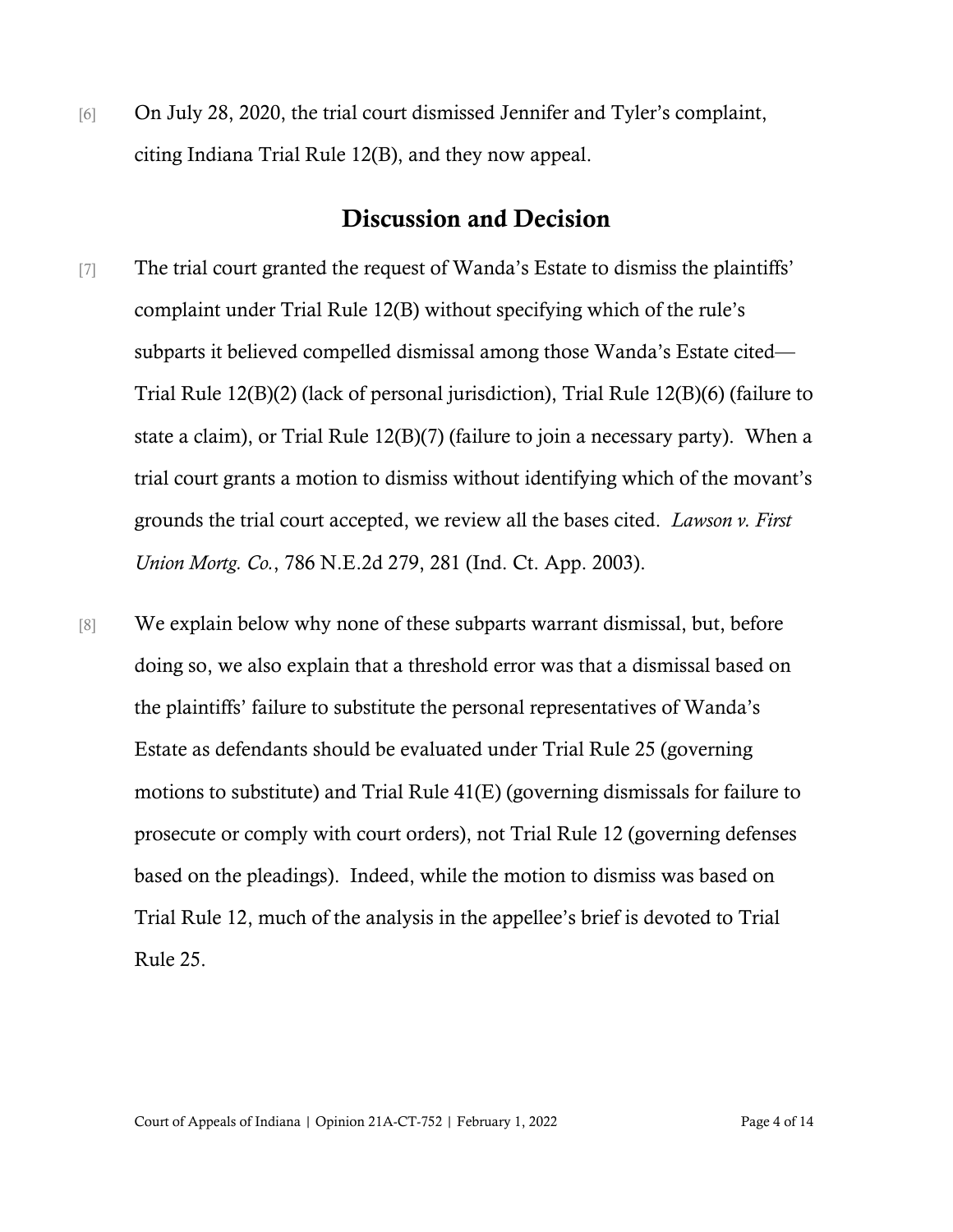### I. Motions to Substitute Following a Defendant's Death

- [9] When the sole defendant in a personal injury or wrongful death suit dies, that individual ceases to be a party. *See, e.g.*, *Morgan v. Muldoon*, 82 Ind. 347, 352 (1882) ("But as, by his death, he ceased to be a party . . . ."); *cf. Atkins v. City of Chicago*, 547 F.3d 869, 872 (7th Cir. 2008) ("The referent of 'plaintiff' is apparently the deceased William Atkins, though he had ceased, upon his death, to be a party."). The matter is then stayed so that the proper parties may be substituted. *See generally* 1 Am. Jur. 2d Abatement, Survival, and Revival § 44 ("A deceased person cannot be a party to a legal proceeding and the effect of the death is to suspend the action as to the decedent until his or her legal representative is substituted as a party."). The cause of action does not abate. *Horejs v. Milford*, 117 N.E.3d 559, 565 (Ind. 2019) (stating that a cause of action does not abate merely because one of the parties died). By statute, "[i]f an individual who is . . . liable in a cause of action dies, the cause of action survives and may be brought . . . against the representative of the deceased party," with certain exceptions that do not apply here. Ind. Code  $\S$  34-9-3-1(a).
- [10] When the defendant is not a public official sued in an official capacity, Ind. Trial Rule 25(F), a "motion for substitution may be made by the court, any party or by the successors or representatives of the deceased party and, together with the notice of hearing, shall be served on the parties as provided in Rule 5 and upon persons not parties in the manner provided in Rule 4 for the service of summons." Ind. Trial Rule 25(A)(1); *see also* Ind. Code § 34-9-3-1(b) (recognizing that "the court, on motion, may allow the action to be continued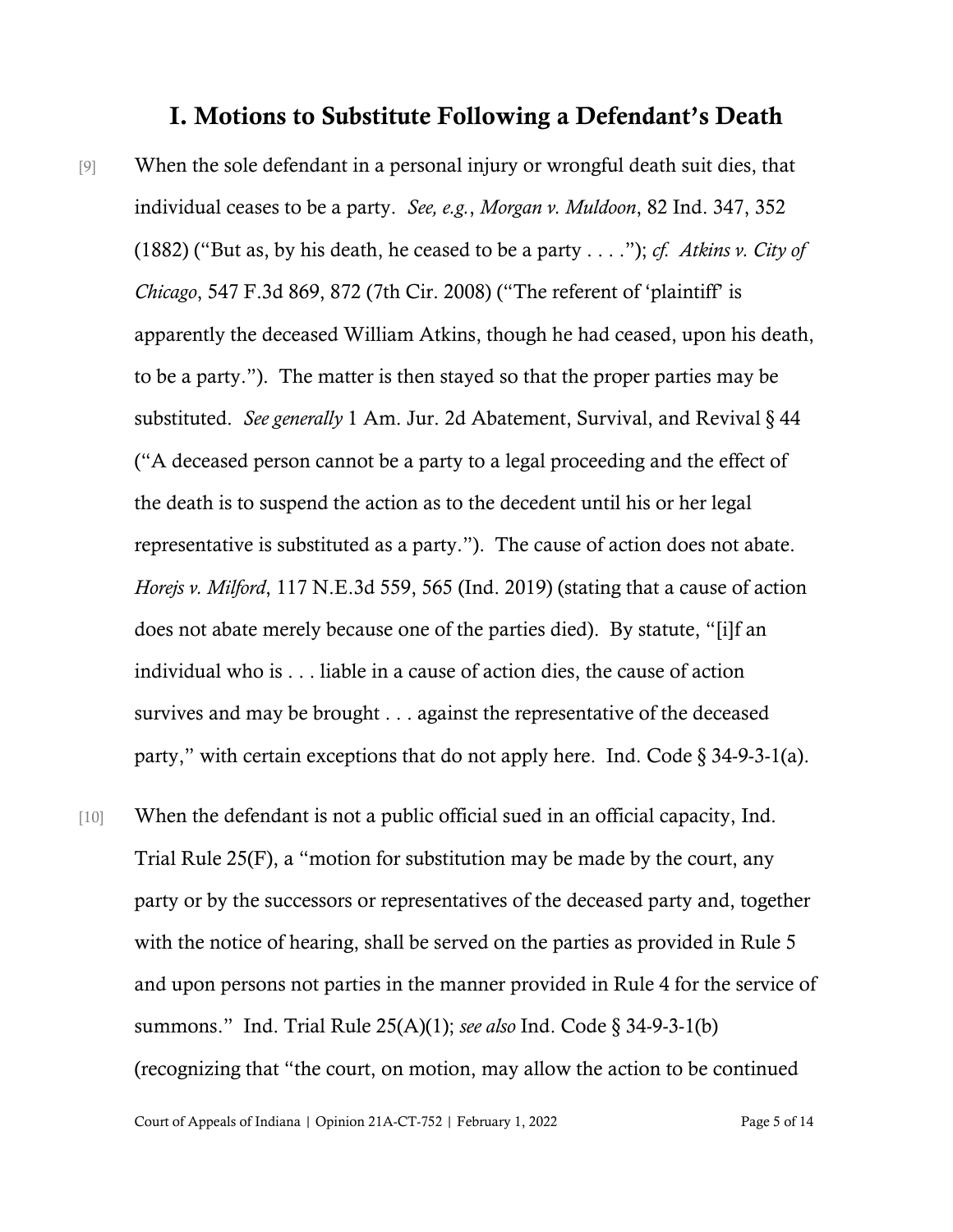by or against the legal representative or successors in interest of the deceased"). "If an action is continued against the legal representatives or successors of a defendant, a notice shall be served on them as in the case of an original notice." Ind. Code § 34-9-3-2.

[11] Indiana Trial Rule 25 largely tracks Rule 25 of the Federal Rules of Civil Procedure. But there is one difference that is important in this case. Rule 25 in the federal rules provides that if the motion to substitute "is not made within 90 days after service of a statement noting the death, the action by or against the decedent must be dismissed." Fed. R. Civ. P. 25(a)(1). There is no such deadline in our Trial Rule 25(A)(1), and our Supreme Court removed a similar sentence, which read:

> Unless the motion for substitution is made not later than ninety (90) days after the death is suggested upon the record by service of a statement of the fact of the death as provided herein for the service of the motion, an action pending before judgment shall be dismissed as to the deceased party.

2A Ind. Prac., Rules Of Procedure Annotated R. 25 (4th ed.).

[12] Although Indiana did not adopt the deadline for filing a motion to substitute, the obligation to substitute the proper defendant may still be triggered by filing a Suggestion of Death, which puts everyone on notice that the defendant has died. *See, e.g.*, 10 Ind. Prac., Procedural Forms With Practice Commentary § 57.5 (3d ed.) (providing a form, "Suggestion of Death," for use in Indiana state courts). The trial court may impose a deadline to file the motion, as some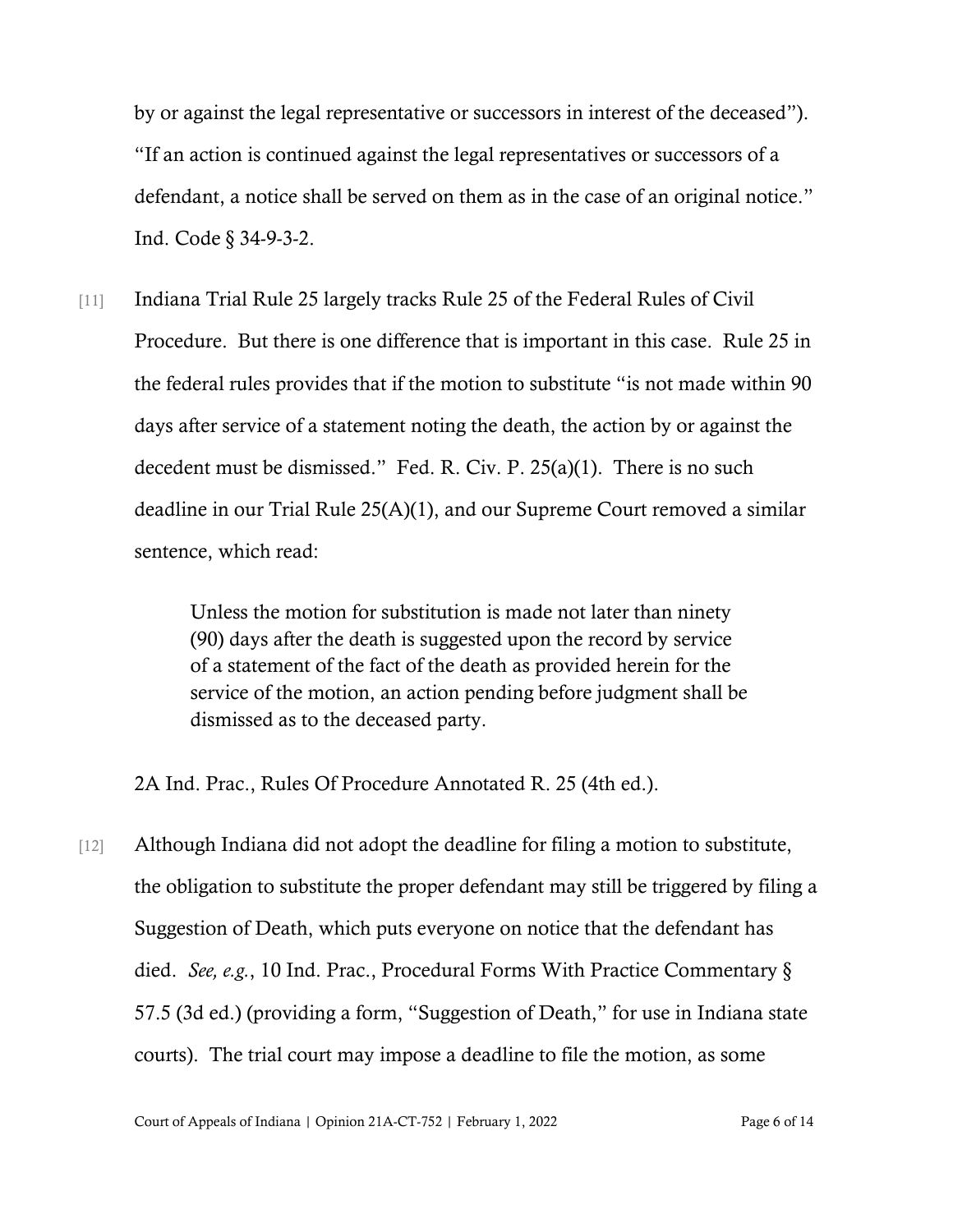federal courts do, *see, e.g.*, *Russell v. City of Milwaukee*, 338 F.3d 662 (7th Cir. 2003) (involving case in which the trial court set a deadline for substitution), and a party may move for an extension of that deadline when warranted under Trial Rule 6, *see, e.g.*, *Atkins*, 547 F.3d at 871 ("[T]he 90-day deadline for making the motion [to substitute] may be extended pursuant to Rule 6(b)."). If the plaintiff does not comply with the trial court's order, then the trial court can consider dismissal under Trial Rule 41(E)'s framework for dismissing cases based on the failure to comply with court orders. *See Wright v. Miller*, 989 N.E.2d 324, 327–28 (Ind. 2013) (discussing Trial Rule 41(E)'s framework for dismissing cases for failure to comply with court orders). Otherwise, if there is no scheduling order, when a plaintiff is put on notice that the sole defendant has died, and the proceedings are therefore suspended, dismissal based on the plaintiff's failure to revive the proceedings with appropriate haste may be evaluated under Trial Rule 41(E)'s framework for failing to prosecute a claim. *See Chapo v. Jefferson Cnty. Plan Com'n*, 926 N.E.2d 504, 508 (Ind. Ct. App. 2010) ("The purpose of Indiana Trial Rule 41(E) is to ensure that plaintiffs will diligently pursue their claims.").

[13] Here, no party filed a Suggestion of Death. Instead, Wanda's Estate intervened, and the plaintiffs reasonably understood the intervention to act as a substitution of the personal representatives of Wanda's Estate for Wanda as the defendants. The plaintiffs explained this understanding in their opposition to the motion to dismiss, stating that "the argument regarding failure to name a proper party is moot inasmuch as Defendants have intervened on behalf [of]

Court of Appeals of Indiana | Opinion 21A-CT-752 | February 1, 2022 Page 7 of 14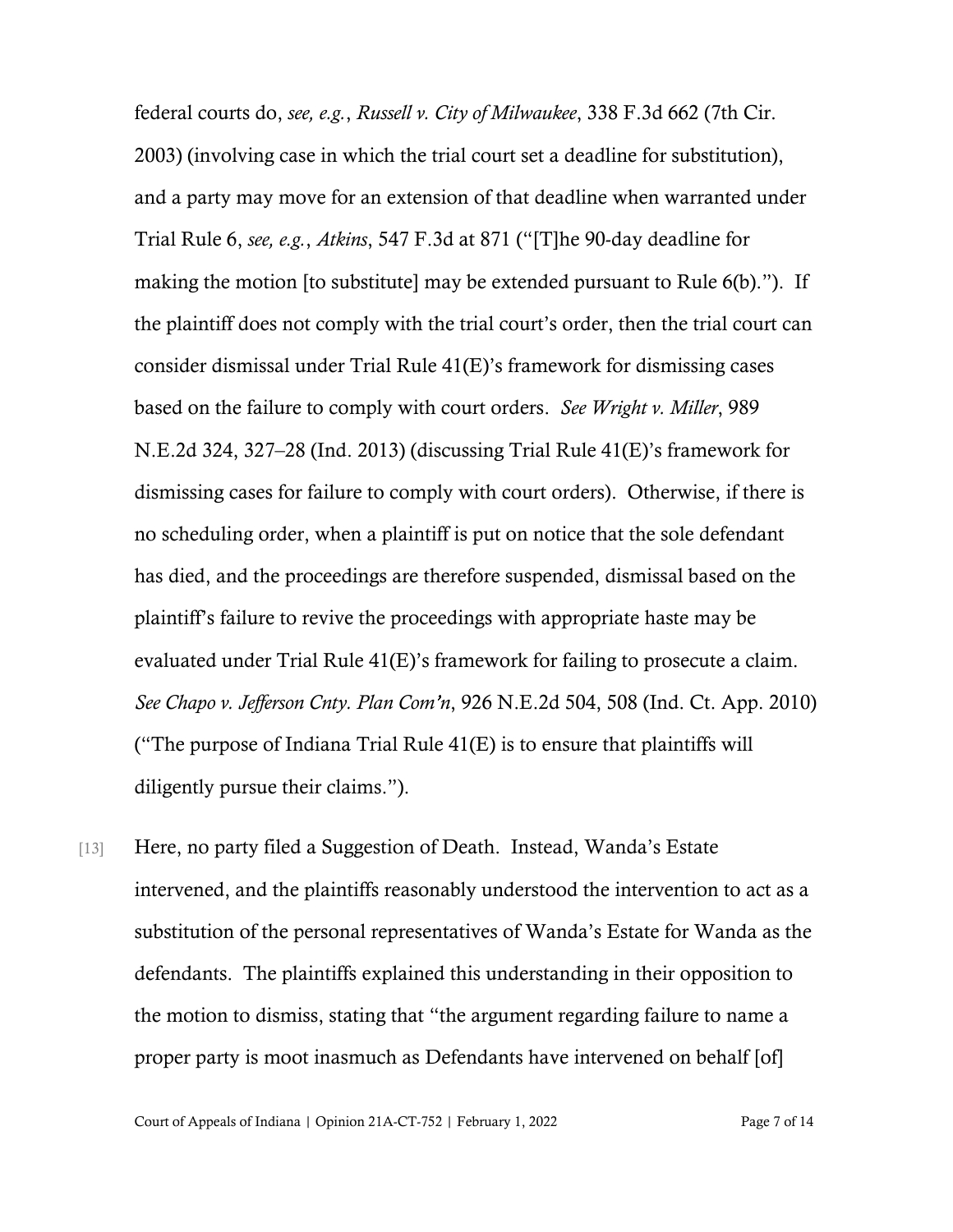Wanda Bichler's Estate," but "[i]f the Court deems it necessary, Wanda's estate can be substituted for Wanda individually." Appellant's App. Vol. 2 at 75.

[14] If Wanda's Estate meant for its intervention to operate in some way other than a substitution for Wanda as a defendant, then their motion to intervene created confusion from which they cannot benefit with a dismissal. Trial Rule 24(C) says that when a party moves to intervene, the motion must "set forth and include by reference the claim, defense, or matter for which intervention is sought." Ind. Trial Rule 24(C). Wanda's Estate did not do that. Instead, its motion says that "Wanda Bichler (hereinafter 'Wanda'), who was the *original* Defendant in this action, passed on or about January 30, 2020." Appellant's App. Vol. 2 at 38 (emphasis added). Stating that Wanda was the *original* defendant and that her estate must now intervene because she died would seem to suggest that Wanda's Estate was intervening to replace her in defense of the plaintiffs' claims.<sup>[1](#page-7-0)</sup> As both parties agree, intervention and substitution are not necessarily the same thing, but there is no reason an intervention cannot operate as a substitution when the sole purpose for intervening is to replace the defendant. Correctly identifying in the caption whether a party is merely a

<span id="page-7-0"></span> $1$  To be sure, in its motion to intervene, Wanda's Estate also noted that "[t]his matter involves approximately \$300,000 in life-insurance monies in which Wanda was the named beneficiary," so perhaps Wanda's Estate only wanted to intervene for the interpleader action, and not the wrongful death claim, but it did not say that, and there is no legal mechanism permitting it to benefit through dismissal from the confusion it sowed. Appellant's App. Vol. 2 at 38. The most it could do, in terms of dismissal, was ask the court to stay proceedings based on Wanda's death so that a proper party could be substituted, and then move to dismiss if the plaintiffs failed to do so in a timely manner.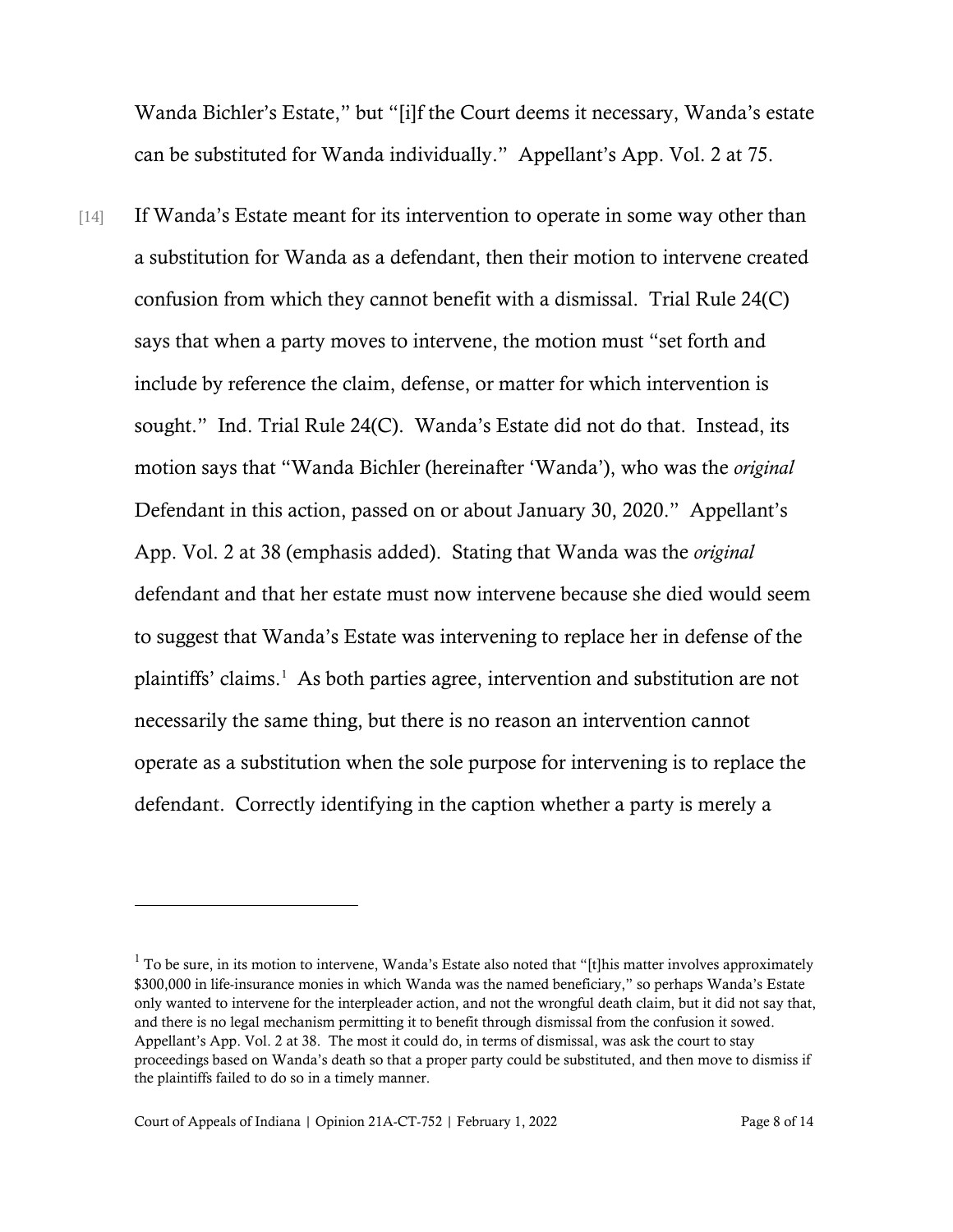defendant (albeit a substituted one) or an intervening defendant is not an exercise where form trumps substance.<sup>[2](#page-8-0)</sup>

[15] In short, the plaintiffs are required to substitute as defendants the personal representatives of Wanda's Estate, and their failure to do so in a timely manner may subject their suit to dismissal. But there was no suggestion in the trial court that they failed to adhere to any deadline for substitution under Trial Rules 25 or 41(E), so their claims should not have been dismissed.

# II. Indiana Trial Rule 12

[16] The motion to dismiss was based on Trial Rule 12, but that rule does not govern the failure to substitute the personal representative for a deceased defendant. The trial court therefore erred by granting the motion.

## *A. Trial Rule 12(B)(2)*

[17] Wanda's Estate urged the trial court to dismiss the plaintiffs' claims pursuant to Trial Rule 12(B)(2) for lack of personal jurisdiction. We review *de novo* Trial Rule 12(B)(2) dismissals, *O'Bryant v. Adams*, 123 N.E.3d 689, 692 (Ind. 2019),

<span id="page-8-0"></span> $2$  It makes no difference that the motion to intervene identified Wanda's Estate as the intervening party rather than the personal representatives. By operation of law, the intervention was by the personal representatives, even though it was denoted as the estate. *See Serban v. Halsey*, 533 N.E.2d 162, 164 (Ind. Ct. App. 1989) ("When a personal representative has been appointed within the required statutory period, an action against the estate is an action against the personal representative by operation of law."); *State ex rel. Murray v. Est. of Heithecker*, 333 N.E.2d 308, 312 (Ind. App. 1975) ("Therefore, since the personal representative of a decedent's estate becomes a party by operation of law after a claim is filed against the estate, he is a party to any subsequent litigation on that claim regardless of whether his name appears on further pleadings. Since the Personal Representative is a party in the trial court by operation of law, he is a party on appeal by reason of Rule AP 2, whether or not his name appears on any of the pleadings.").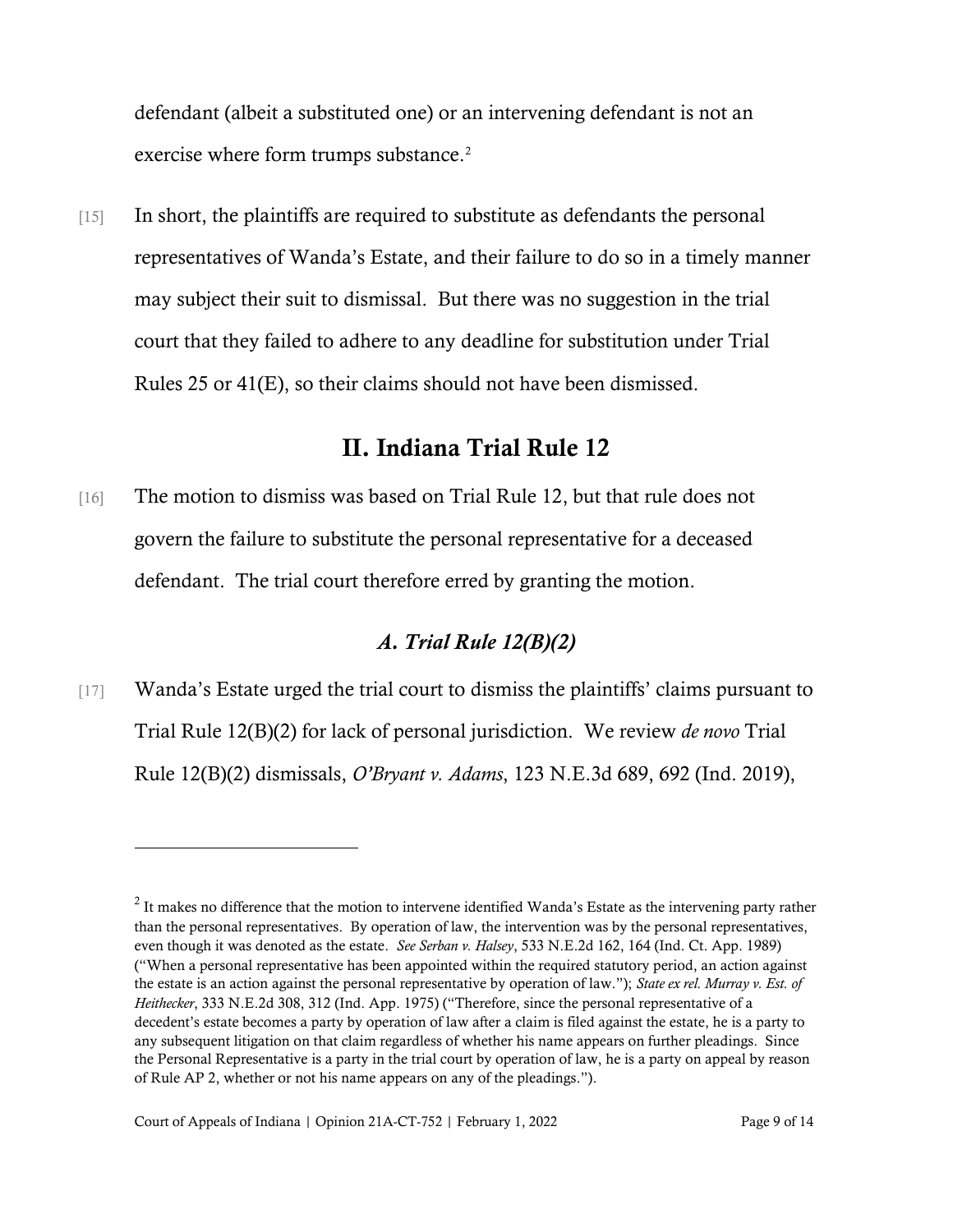and, here, we conclude that if the trial court's basis for dismissing the plaintiffs' claims was a lack of personal jurisdiction, that was a legal error.

- [18] In the trial court, the argument Wanda's Estate advanced was a single-sentence conclusory argument that "[w]ith Wanda Bichler passing during the pendency of this action, the Court lost jurisdiction over her." Appellant's App. Vol. 2 at 46. It makes the same argument, in the same conclusory fashion, on appeal. Appellee's Br. at 6 (stating that "[a]fter Wanda's death, the Trial Court lost jurisdiction over Wanda, and the real parties in interest became joint personal representatives Kristie and Linda").
- [19] This argument misapprehends Indiana law. While it is true that, as discussed above, Wanda's death meant she ceased to be a party, that does not mean the trial court lost personal jurisdiction. For example, Wanda's Estate cites *Hayes v. Shirk*, 78 N.E. 653, 654 (Ind. 1906), and that case explained: "The circuit court had acquired jurisdiction of the person, and subject-matter, in the lifetime of Shirk, and his death did not defeat that jurisdiction."[3](#page-9-0) The proceedings are merely suspended until a proper defendant is substituted. So as the plaintiffs correctly argue, since there was jurisdiction over Wanda when she was alive,

<span id="page-9-0"></span><sup>&</sup>lt;sup>3</sup> "Indiana follows the general rule that the trial court in a dissolution action loses jurisdiction over the case upon the death of one of the principals (the Termination Rule)." *Riggs v. Riggs*, 77 N.E.3d 792, 794 (Ind. Ct. App. 2017) (quotations omitted). That rule does not apply to a Trial Rule 12(B)(2) analysis both because this is not a dissolution case and because a lack of jurisdiction over the case is different than a lack or jurisdiction over the person. *See, e.g.*, *Lizak v. Schultz*, 496 N.E.2d 40, 43 (Ind. 1986) (treating the death of a spouse in dissolution proceedings as impacting subject-matter jurisdiction); *Beard v. Beard*, 758 N.E.2d 1019, 1021 (Ind. Ct. App. 2001) (same).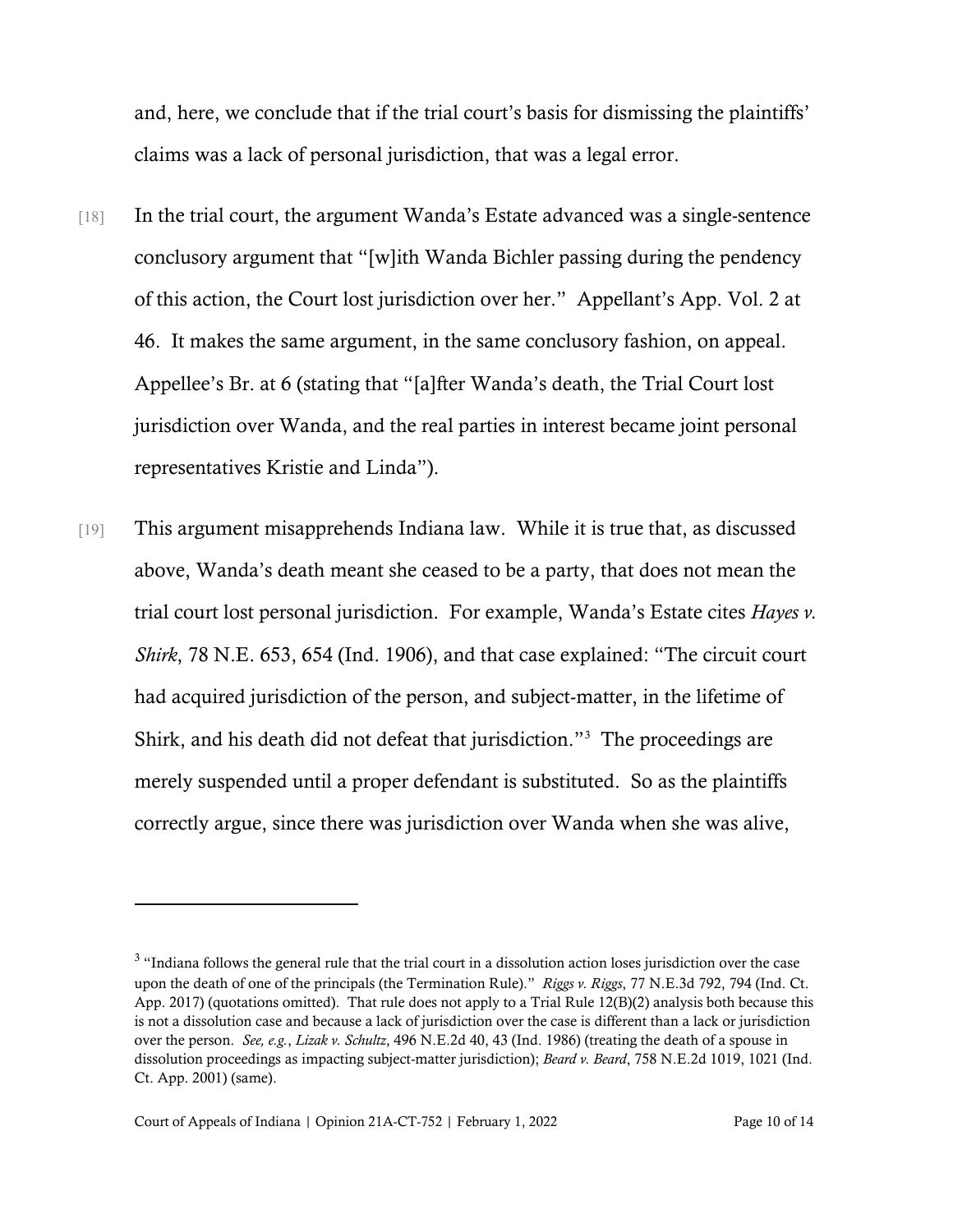and there is no dispute that there is jurisdiction over the personal representatives of Wanda's Estate who have intervened as defendants, there is no lack of personal jurisdiction.

#### *B. Trial Rule 12(B)(6)*

- [20] In the trial court, Wanda's Estate also argued that Trial Rule 12(B)(6) was an appropriate basis for dismissal. That rule says a trial court may dismiss a claim based on the plaintiff's "[f]ailure to state a claim upon which relief can be granted, *which shall include the failure to name the real party in interest under Rule 17*." Ind. Trial Rule 12(B)(6) (emphasis added). Trial Rule 17 in turn says that "[e]very action *shall be prosecuted* in the name of the real party in interest." Ind. Trial Rule 17(A) (emphasis added). We review *de novo* a dismissal under Trial Rule 12(B)(6), and no deference to the trial court's decision is required. *Dominiack Merch., Inc. v. Dunbar*, 757 N.E.2d 186, 188 (Ind. Ct. App. 2001).
- [21] A motion to dismiss under Trial Rule 12(B)(6) tests the legal sufficiency of a claim, not the facts supporting it. *Id.* "We must determine whether the complaint states any facts upon which the trial court could have granted relief, viewing the complaint in the light most favorable to the non-moving party." *Id.* We may look only to the complaint and the reasonable inferences to be drawn therefrom and may not rely on any other evidence in the record. *Id.* "A motion to dismiss is properly granted only when the allegations present no possible set of facts upon which the plaintiff could recover." *Id.*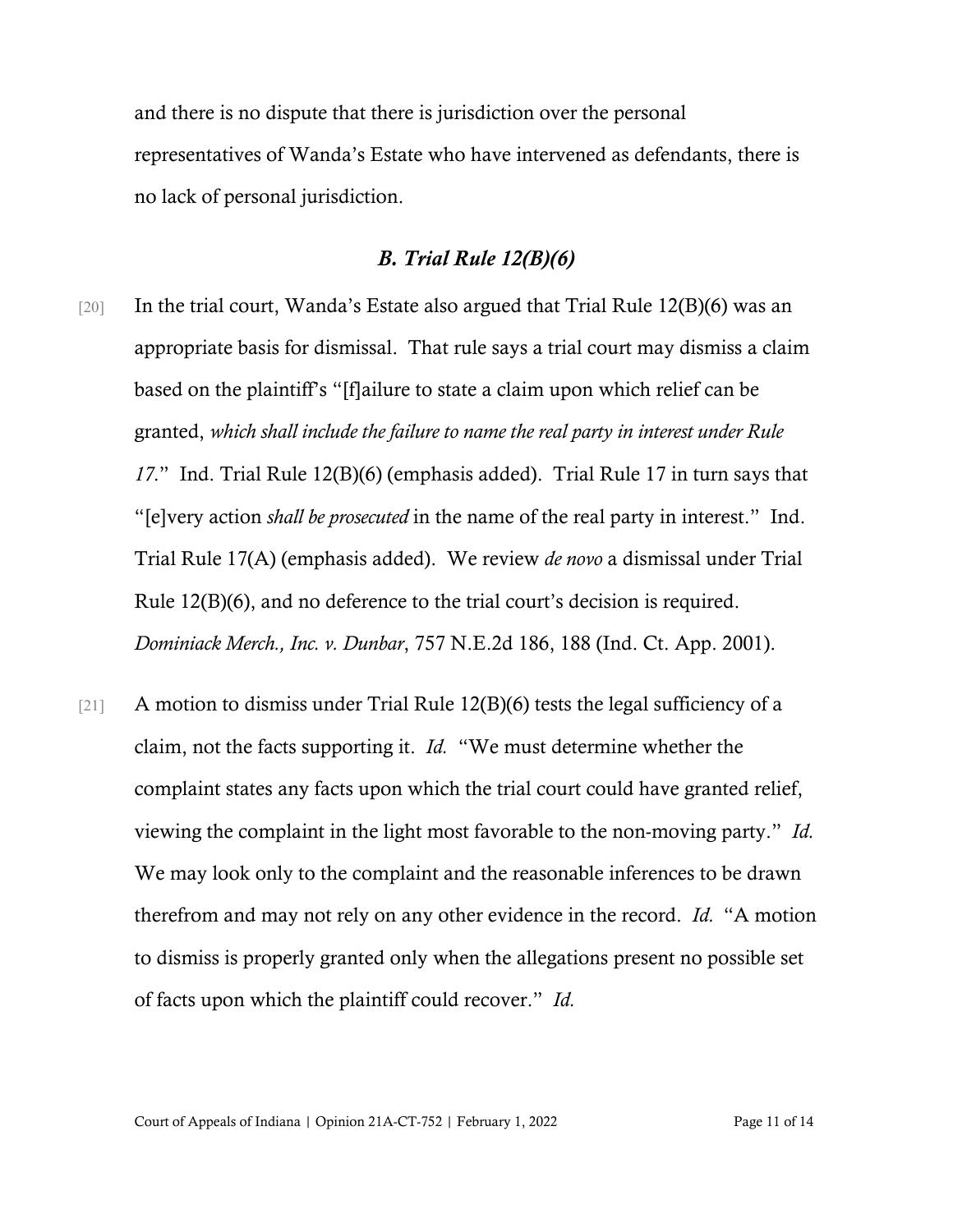- [22] Wanda's Estate argues that its personal representatives are the real parties in interest as the defendants, so the plaintiffs' claims must be dismissed. *See*  Appellee's Br. at 6. But there are three problems with this argument. First, in reviewing a Trial Rule 12(B)(6) motion, we are limited to reviewing the complaint, and none of the facts on which Wanda's Estate relies—*e.g.*, that Wanda died, an estate was opened, and personal representatives were appointed—are in the complaint.
- [23] Second, Trial Rule 17(A) requires that the *plaintiffs* must be the real party in interest, not the defendants. *See generally* 22 Ind. Prac., Civil Trial Practice § 17.2 (2d ed.) ("The real party in interest requirement applies only to the party asserting a claim for relief such as the original plaintiff, or the defendant asserting a counterclaim, cross-claim or third-party complaint."). Third, if the plaintiff has named the wrong defendant, the remedy is to name the right defendant, not to dismiss the claim. *See* Ind. Trial Rule 15(C).

#### *C. Trial Rule 12(B)(7)*

Court of Appeals of Indiana | Opinion 21A-CT-752 | February 1, 2022 Page 12 of 14 [24] Lastly, Wanda's Estate argues that by failing to substitute its personal representatives, the plaintiffs' claims are subject to dismissal under Trial Rule 12(B)(7) because of the "[f]ailure to join a party needed for just adjudication under Rule 19." *See* Appellee's Br. at 6. Trial Rule 19 requires that a defendant must be joined, if feasible, if in their "absence complete relief cannot be accorded among those already parties," or they have "an interest relating to the subject of the action" and a disposition in their absence may impede their ability to protect their interests or leave any person subject to a substantial risk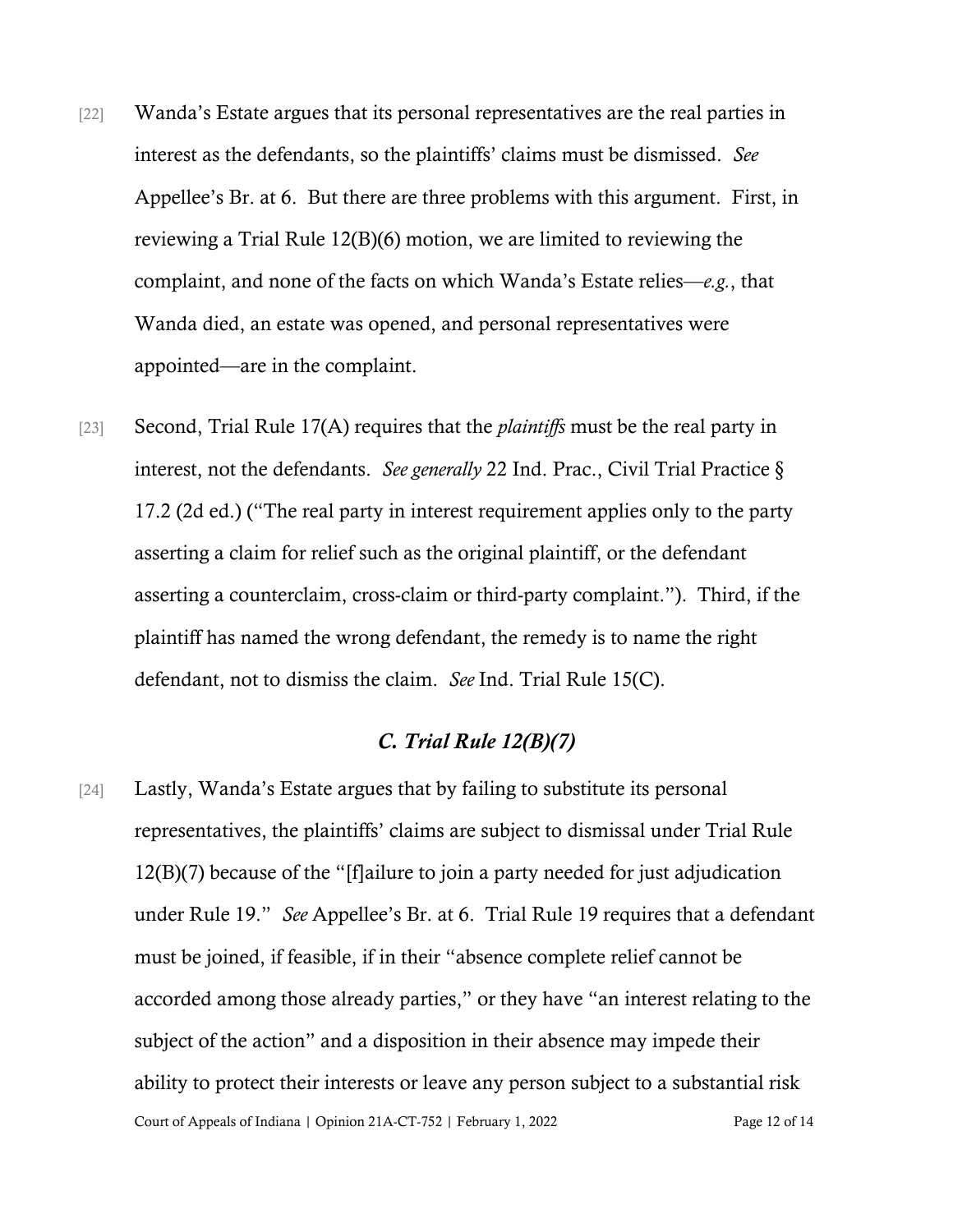of multiple or inconsistent obligations. Ind. Trial Rule 19(A). There are two problems with this argument.

- [25] First, Wanda's Estate has already been joined as a party, and it may only act through its personal representatives, so there is no lack of joinder. Wanda's Estate correctly points out that substitution is not necessarily the same as intervention, but that just illustrates that the issue is one of substitution under Trial Rule 25, not joinder under Trial Rule 12(B)(7) and Trial Rule 19.
- [26] Second, the remedy for nonjoinder in a case like this, where joinder is feasible, $4$ is to join the missing party, not dismissal. *See* Ind. Trial Rule 19(A) ("If he has not been so joined, the court shall order that he be made a party. If he should join as a plaintiff but refuses to do so, he may be made a defendant."); *accord*  Ind. Trial Rule 21(A) ("Except as otherwise provided in these rules, failure to name another person as a party or include him in the action is not ground for dismissal; but such omission is subject to the right of such person to intervene or of an opposing party to name or include him in the action as permitted by these rules. Subject to its sound discretion and on motion of any party or of its own initiative, the court may order parties dropped or added at any stage of the action and on such terms as are just and will avoid delay.").

<span id="page-12-0"></span> $4$  If joinder is infeasible, then there may be circumstances where dismissal may be appropriate. Ind. Trial Rule 19(B). But there is no argument that joinder is infeasible here, nor could there be since Wanda's Estate has already intervened.

Court of Appeals of Indiana | Opinion 21A-CT-752 | February 1, 2022 Page 13 of 14